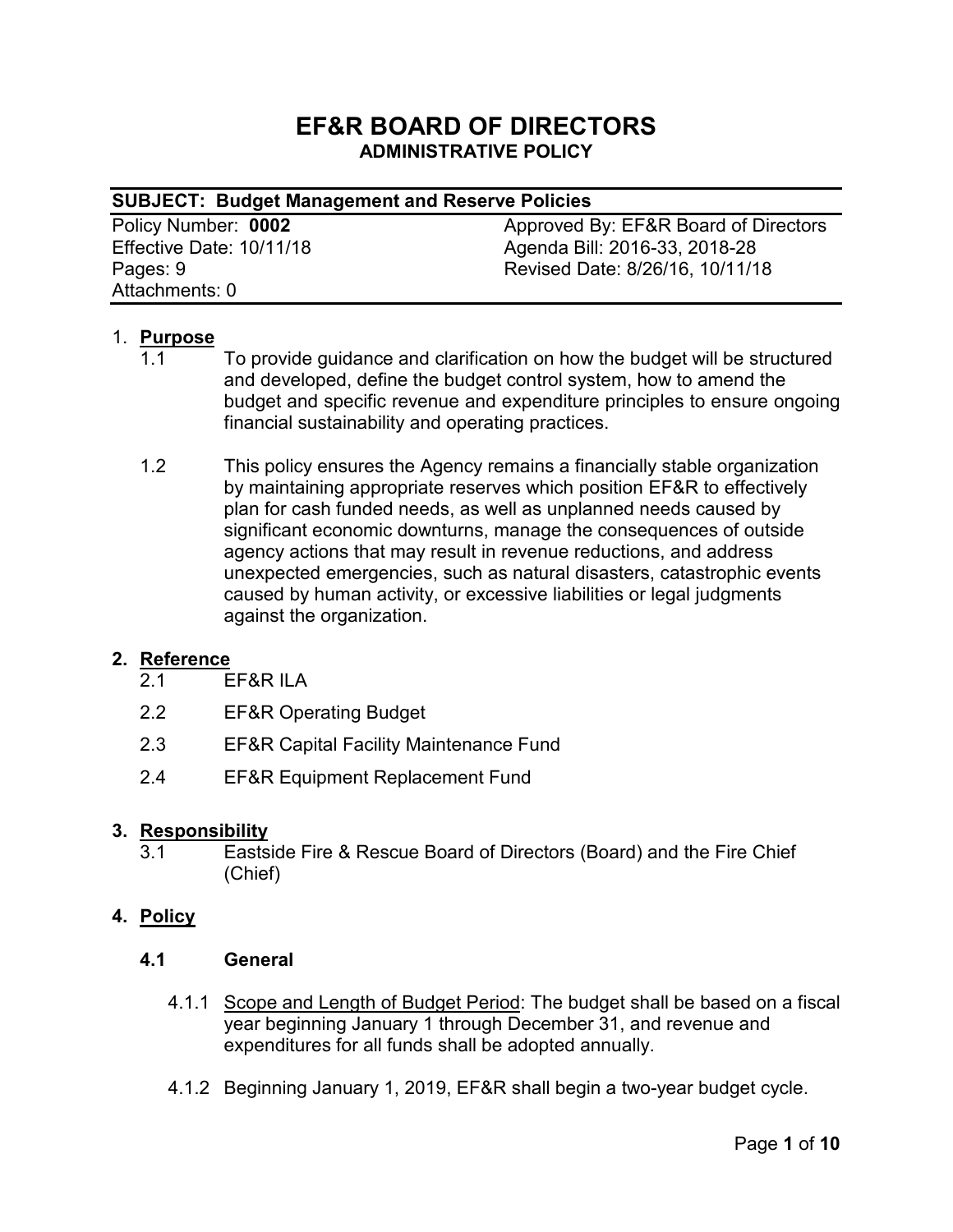- 4.1.3 Budget Process: The Chief shall annually prepare a balanced budget showing all planned expenses and identifying all revenues to fund the planned expenses.
- 4.1.4 Budget Adoption: The annual budget shall be adopted, via agenda bill, by the Agency's Board on or before December 31 of each year.

Due to participation requirements with NORCOM (dispatch services), EF&R's budget as it pertains to NORCOM's funding needs, must be approved prior to December 1.

4.1.5 Level of Control: Budgetary control shall be at the Chief level. The Agency cannot spend more than the budget appropriated; however, the Chief has the authority to move funds between line items as long as the overall annual appropriation is not exceeded.

## **5. Definitions**

- 5.1 Operating Fund: The Operating Fund budget is adopted at the Fund level, meaning the Chief has authority to move funds between line items and shall have a minimum reserve of 10% of budgeted expenses to maintain operations (ILA Exhibit A).
- 5.2 Facility Maintenance and Repair Fund: The Facility Maintenance and Repair Fund budget is adopted at the Fund level and provides a pooling of dollars for maintenance and repair for fire stations and headquarters. The Chief has authority to move funds between projects and Administration manages the maintenance and repair schedule (ILA Exhibit C).
- 5.3 Equipment Replacement Fund: The Equipment Replacement Fund budget is adopted at the Equipment level, meaning equipment funded has its own budget authorization that cannot be exceeded without prior approval of the Board. Equipment Replacement Fund (ILA Exhibit B) provides a pooling of funds to replace existing equipment. The scheduled replacement of existing equipment is approved by the Board annually. The agency will maintain a rolling 15-year forecast of revenue versus expenses to ensure a positive fund balance is maintained.
- 5.4 Capital Assets: A capital asset is a tangible or intangible asset having an expected life of more than one year and costing more than \$10,000. The Agency will establish and maintain a capital asset system and conduct or oversee an annual inventory of machinery, equipment, and software. The Chief has the authority to dispose of/surplus non-titled capital assets. Titled assets (e.g. fire engine) declared surplus will be reported, and approved, by the partner listed on the title. Replacement assets will be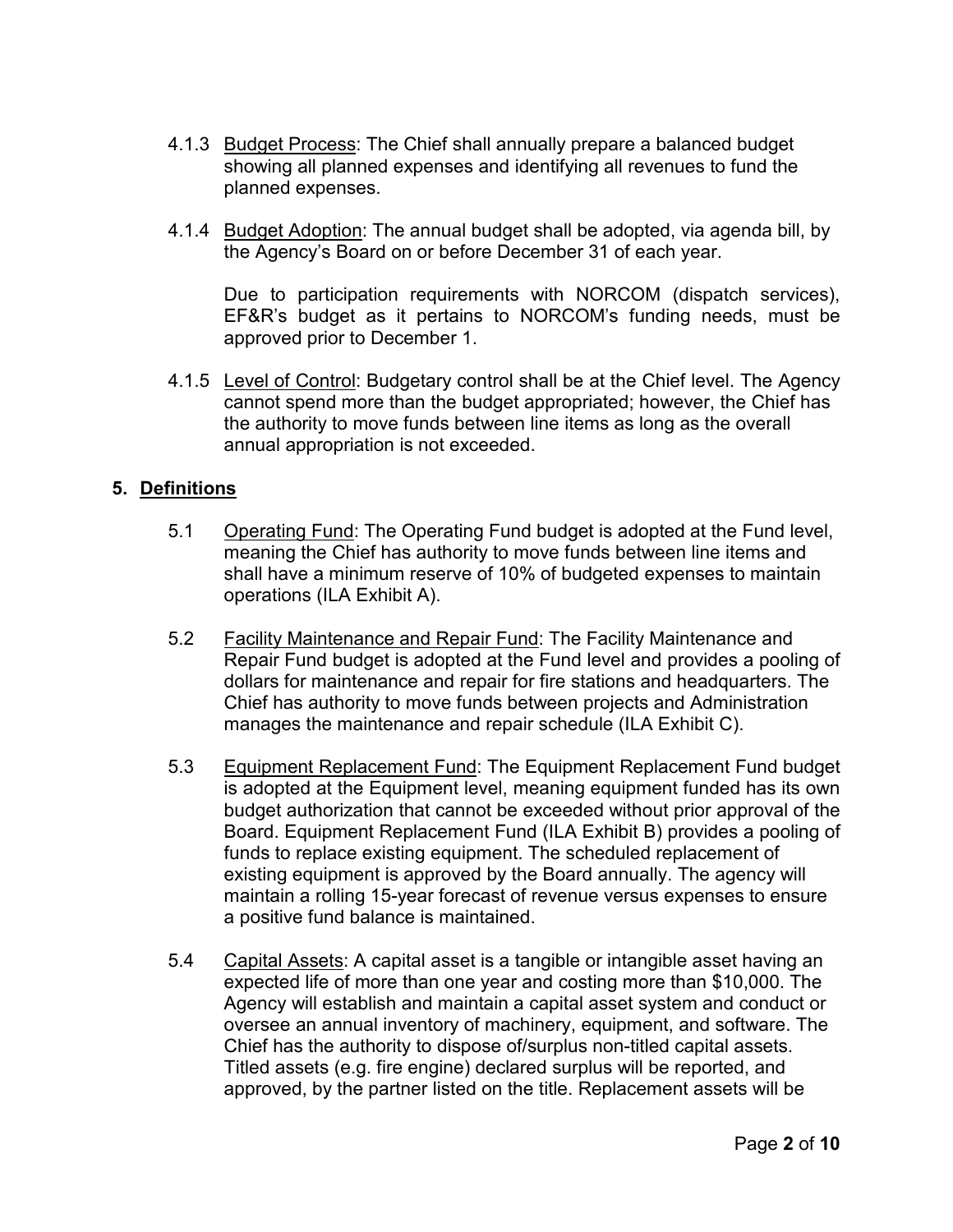titled in the name of the appropriate partner. All capital assets will be tagged with a uniquely numbered Agency asset tag identifying the asset as belonging to EF&R.

- 5.5 Liability Reserve Fund: It shall be the policy of the Board that a segregated fund, referred to as the "Liability Reserve Fund" be established. The Fund shall maintain a minimum annual balance of 20% of long-term liabilities (cash value of vacation liability banks (100%), sick leave banks (25%), and retirement eligible employee replacement cost).
- 5.6 Balanced Budget: The total of proposed expenditures shall not exceed the total of estimated income and fund balances available. Each fund in the budget must also be in balance; total anticipated revenues plus the necessary portion of fund balance (all resources) must equal total expenditure appropriations for the upcoming fiscal year. Appropriation shall be for a specific fund and balanced based on specific funding sources, therefore savings in one fund shall not be used to cover overexpenditure in another fund.
- 5.7 Basis of Budgeting: The accounting system is maintained on the same basis as the Adopted Budget. This enables budgets to be easily monitored via accounting system reports on a monthly basis. The budget is prepared on the cash basis, where revenues are recorded when received and expenses are recorded when paid. The Agency will maintain its accounting records in accordance with state and federal laws and regulations. Budgetary reporting will be in accordance with Washington State budget laws and regulations. The Agency will annually report its financial condition and results of operations in accordance with state regulations and on the cash basis as prescribed by the State Auditor's Office by the last day of May of each year.

The Finance Division will prepare such management reports and other internal reports as determined by the Chief. The Finance Division will also prepare regular budget to actual status reports to keep the Board informed throughout the year.

- 5.8 Long-Term Financial Forecasts: A rolling five-year forecast of revenues and expenses which provide a mid-range indication of the Agency's financial trends and provides context for the preparation of the annual budget shall be maintained. The five-year forecast should assume continuation of current service levels, including known changes that will occur during the forecast period.
- 5.9 Performance Measurement: The Agency will establish goals and objectives and create and track performance measurements to assure the goals and objectives are achieved in an efficient and effective manner.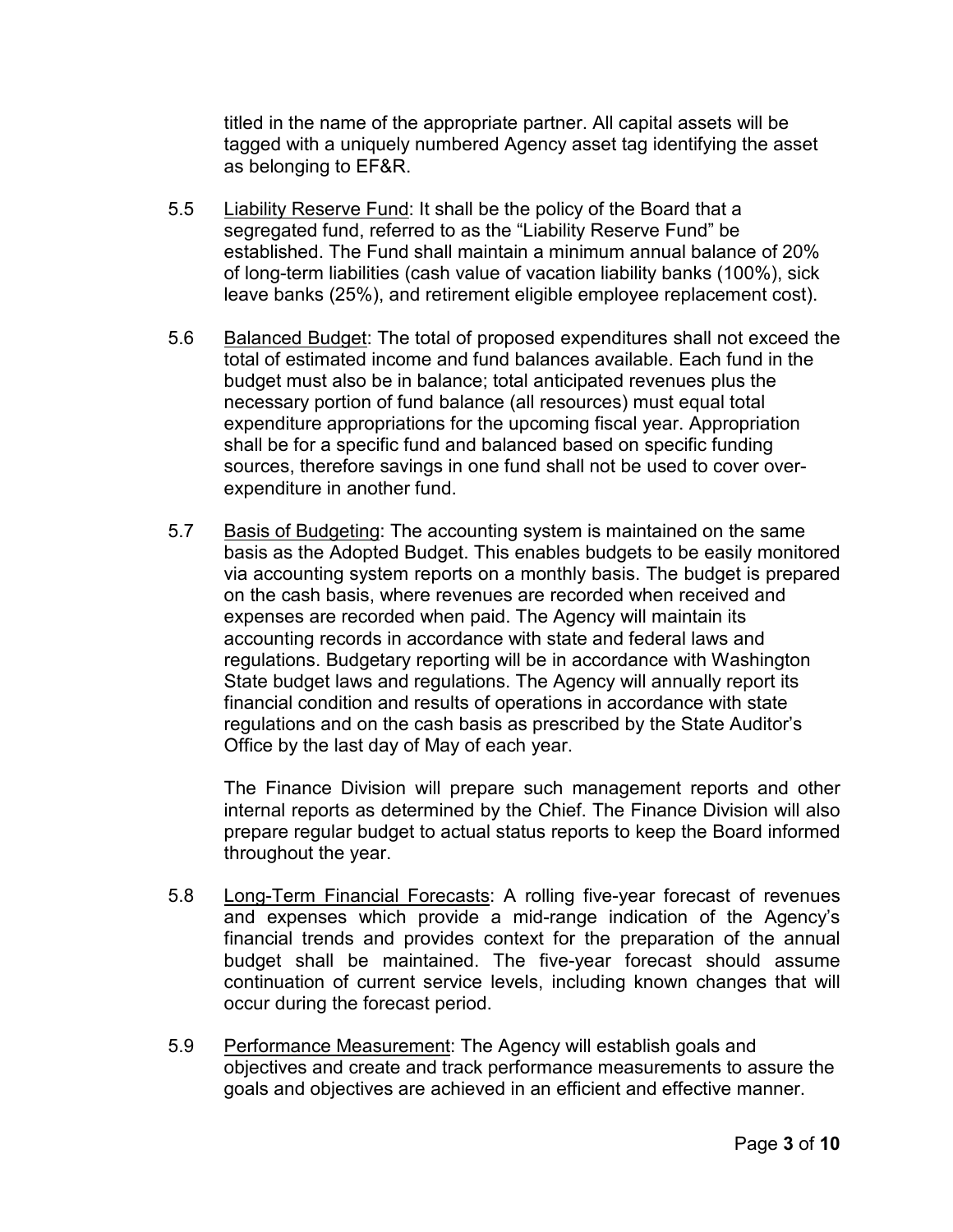- 5.10 Budget Links to Strategic Financial Plans: The annual budget will be developed in accordance with the policies and priorities set forth in the Board approved Strategic Plan, the needs of the community, and local, federal and state laws.
- 5.11 Examination of Spending Patterns: The Agency will seek to maximize the value the public receives through its spending by critically examining existing spending patterns to ensure they continue to provide value, and if not, reallocate to services that do.
- 5.12 Prioritizing Services: The Agency will prioritize services based on the Board's long-term desired results. Additions to the Agency budget outside the annual budget process are discouraged and only approved by the Chief's office in unique circumstances or by the Board when required. All decision package requests will be considered based on available Agency resources and within projected fiscal constraints. All requests must be fully justified to show that they will maintain or enhance service delivery or support new programs.
- 5.13 Emergency Spending Authority (Financial & Operational): In the event of an operational emergency (e.g. natural disaster, local wildland interface), The Chief shall have emergency spending authority to utilize monies from all available funds and reserves to ensure the continuation of emergency service delivery. The Chief will notify the Board Chair of the expenditures made during the course of the emergency as soon as possible. Each partner will ensure that funds are pre-designated and immediately available to EF&R in the event of an operational emergency. Following an Emergency Declaration from the Chief each partner shall make immediately available their "designated" fire emergency reserve funds. Emergencies that elevate to a King County and/or State Declaration of Emergency will be documented in a manner consistent with FEMA reimbursement policies.
	- 5.13.1 In the event of a financial emergency (e.g. large number of unplanned retirements), the Chief shall notify the Board Chair of the impact to the Agency and service delivery concerns. Once the Chief recognizes that a financial emergency is going to exceed internal budget and contingencies he/she will notify each partner in writing. Upon receipt of the notification of the financial emergency the partner will place an agenda item on their next governing board agenda for approval to fund their proportional share (as described in the ILA) of the financial emergency.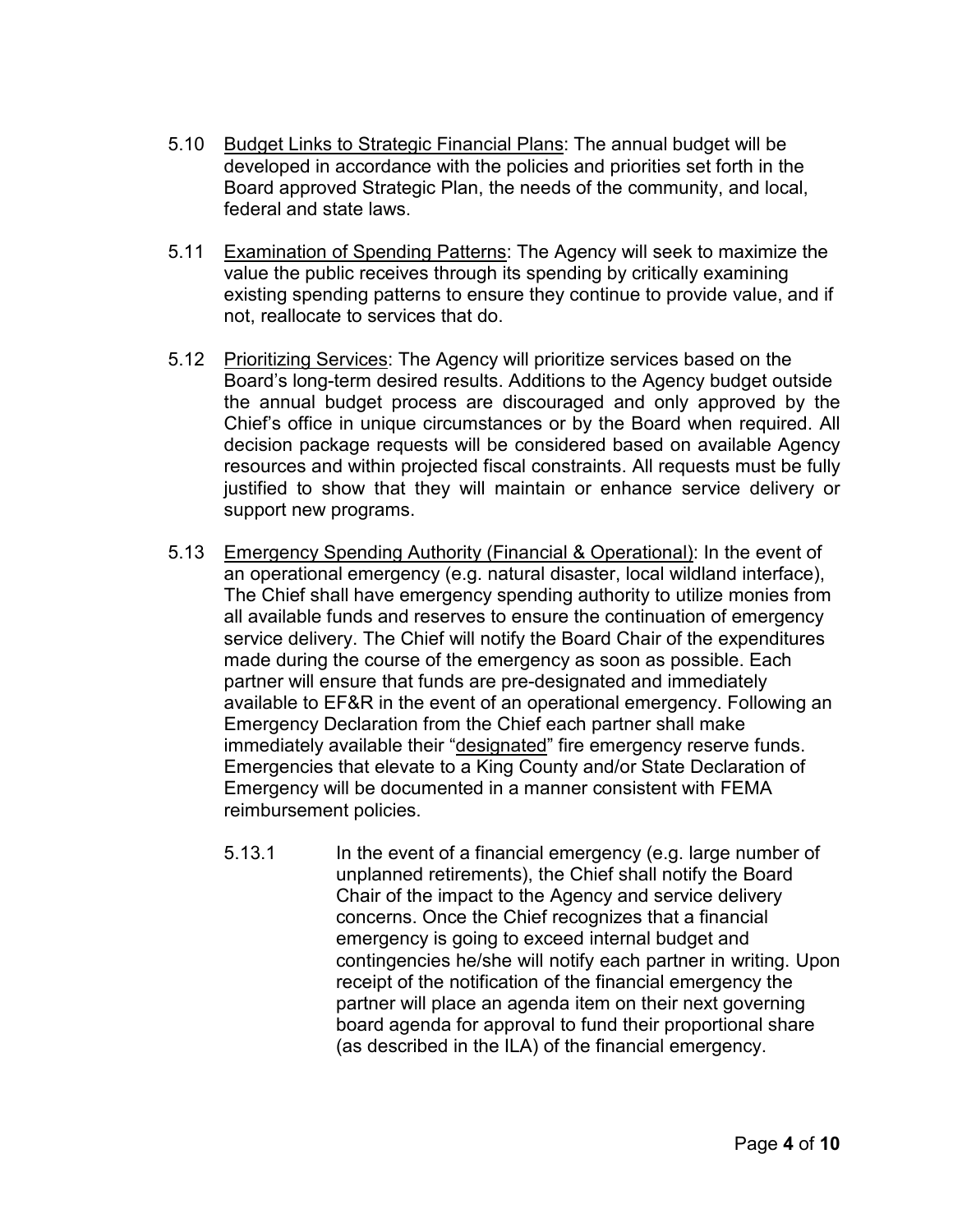- 5.13.2 Partners that receive reimbursement directly related to a declared disaster shall reimburse EF&R the allotted portion of costs associated with EF&R services (i.e. FEMA reimbursement/State Mobilization).
- 5.14 Funding Liabilities: The current portion of long-term liabilities (i.e. capital infrastructure, annual costs of maintaining and replacing capital assets, contributions to employee pensions and negotiated benefits), at a minimum, should be funded in the annual budget.
- 5.15 Contract Impacts: While negotiating and evaluating contracts the Chief shall consider the total budgetary impact of each contract. Once approved by the Chief, or Board when required, all impacts of the contract will be included in the base budget of the agency (i.e. Salary increases contained within a CBA will result in a line item increase in appropriate overtime lines; Standard fee increases for Information Technology service contracts will be included in base budget for the appropriate year).
- 5.16 Budget Process: The budget will be developed following a detailed calendar to ensure timely preparation and execution, provide opportunities for citizen participation, follow State law, the EF&R ILA, and be summarized within a budget document to clearly communicate policy decisions.
- 5.17 Audit: The Agency's financial statements will be audited regularly by the Washington State Auditor's Office on a schedule determined by that office as is required by State law. The results of such audits will be communicated to the Chief and to the Board.

# **6. Budget Control System**

6.1 Modified Expenditure Control Budgeting (MECB): MECB will be utilized in order to encourage cost effectiveness while providing quality services to Eastside citizens. MECB assumes existing service levels will be maintained and new or enhanced programs require an ongoing source of funding before initiation. The use of MECB supports the following basic philosophies:

a. The Chief is expected to manage wisely and to look for effective and efficient ways to deliver quality services while meeting the goals of the Board; and

b. The Chief can find ways to do things more efficiently if given the freedom to innovate and control Agency resources.

6.2 Base Budget Method: The base budget method will be utilized for ongoing Operations and Maintenance (O&M) appropriation. The Agency shall be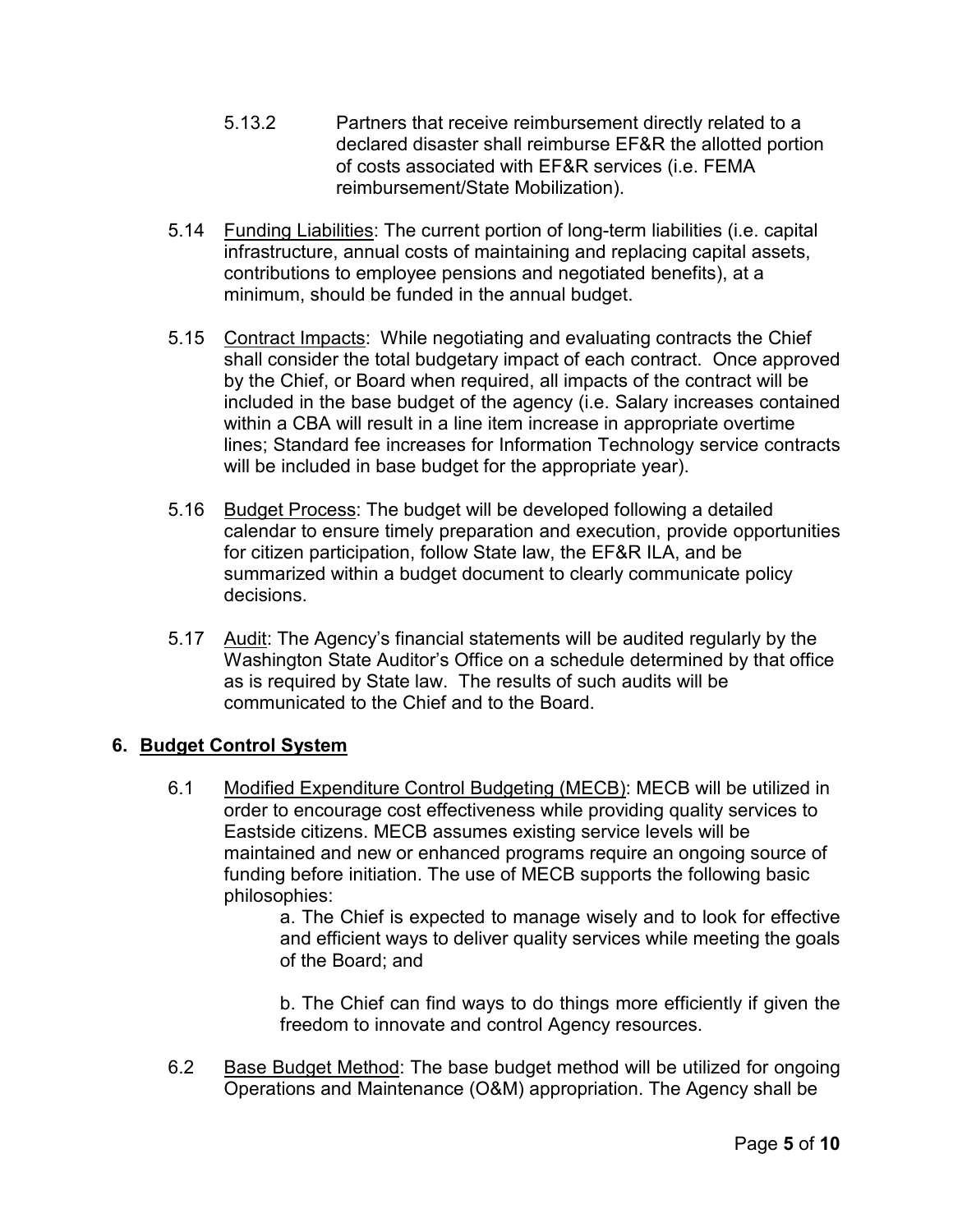allocated the prior year's base budget plus contractually obligated increases and impacts to support all ongoing operations but may request supplemental funding through a decision package process. Requests approved in the Adopted Budget shall be incorporated into the Agency's base budget. The Chief is responsible for developing expenditure line item budgets. Designated Funds can only be spent for the specified purpose (Equipment Replacement, Capital Facility Maintenance Fund and Liability Reserve Fund, etc.).

- 6.2.1 Under the MECB philosophy, the Chief may request to carryforward savings achieved in Base Budget operating accounts to the next year, with justification to the Board.
- 6.2.2 The Agency will use an Encumbrance Accounting System whereby budgeted funds are committed and no longer available for spending when a purchase order is approved in the financial system.
- 6.3 Personnel Services Budgeting: Total costs of compensation (full funding) for all personnel must be funded. If revenues are available during the budget process, positions may be added to maintain or enhance service levels following a recommendation from the Chief and Board approval. Professional service additions outside of the budget process are discouraged and only approved by the Chief's Office in unique circumstances or by the Board when required.
- 6.4 Budget Resolution Authority: The Adopted Budget Resolution for each fiscal year gives authority to the Chief to allocate, appropriate and expend the budget as approved within the parameters described in this policy.
- 6.5 Budget Expenditure Limitation: EF&R adopts its expenditure limitation along with the annual budget. The maximum expenditure limit is the total of all identified appropriations in the final budget adopted by the Board.
- 6.6 Budget Amendments: Total expenditures may not exceed the final appropriation once the budget is adopted. The Board can amend the total appropriation for an individual fund; however, if one fund's total appropriation is increased, another fund must be decreased by an equal amount or new revenue must be identified by the Chief and approved by the Board. Amendments moving budget appropriation between Funds may be processed at any time during the fiscal year upon written request by the Chief to the Board for approval.
- 6.7 Revenue and Expenditure Principles: One-time expenses will be funded from one-time balances/revenues and ongoing expenses will be funded by ongoing revenues, except as is provided for by the budget stabilization reserve. Fund balances are non-recurring revenue and will be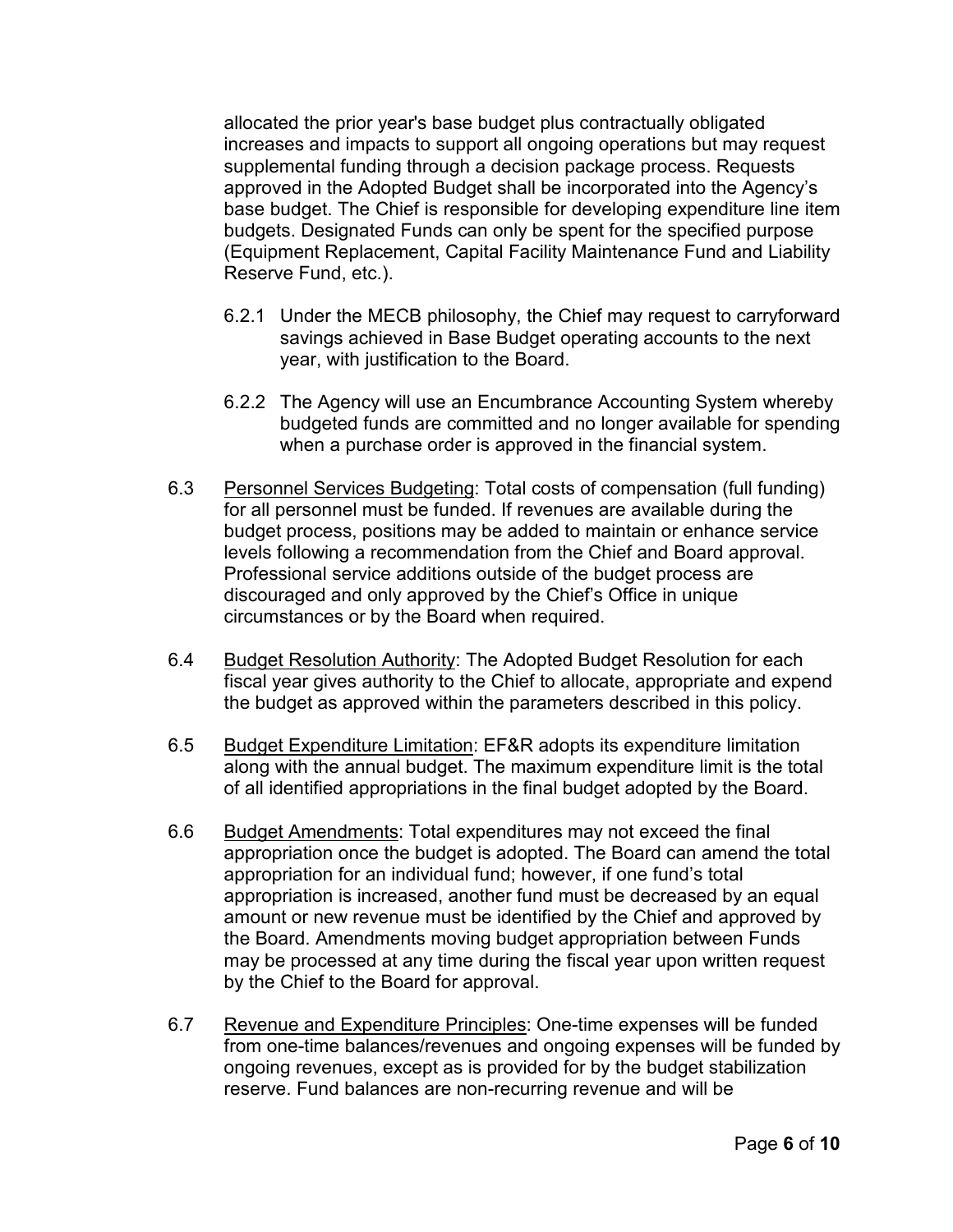appropriately used for one-time expenditures or budgeted as contingency fund appropriations.

- 6.8 Revenues: Revenue projections will be based on historical trends by developing base lines for ongoing types of revenues versus one-time. Projections used to balance revenues to expenditures will be prepared for a five period and updated annually to ensure financial sustainability. Conservative but realistic revenue projections will be prepared to assess the limits of budget appropriation using trend analysis and current data to minimize estimating too high, which could result in mid-fiscal year budget issues.
- 6.9 Expenditures: The Agency will commit to a level of expenditures sufficient to ensure the ongoing health, safety, and welfare of citizens. The Chief is encouraged to periodically review operations for efficiencies and reallocate existing expenditure appropriation before requesting new funding. Personnel expenditures, the largest operating cost, will be appropriated based on full funding of all approved positions.
	- 6.9.1 Employee benefits expenditures (i.e. pensions, health, and worker's compensation) will be appropriated at levels to ensure adequate funding to remain current and maintain appropriate reserves. Compensation packages will be reviewed periodically to ensure they are sufficient to attract and retain quality employees.

# **7. RESERVES**

- 7.1 This policy documents the Agency's approach to establishing and maintaining adequate reserves (target levels) based on consideration of risks to operations. The budgetary fund balance represents the one-time amount accumulated from prior years, which is different than the fund balance under Generally Accepted Accounting Principles (GAAP) but includes the same constraints on spending.
- 7.2 Governmental Accounting Standards Board (GASB) Statement No. 54 defines five reserve classifications of fund balance based on the level of restrictions placed on the specific purposes for which amounts can be spent: non-spendable fund balance, restricted fund balance, committed fund balance, assigned fund balance, and unassigned fund balance. The last three classifications are termed *Unrestricted Fund Balance* since the constraint on spending is imposed by the government itself, therefore subject to this reserve policy. Additionally, contingencies and reserves can be appropriated and unappropriated, depending if the Agency would like the reserve to be available for spending in the current budget year or not.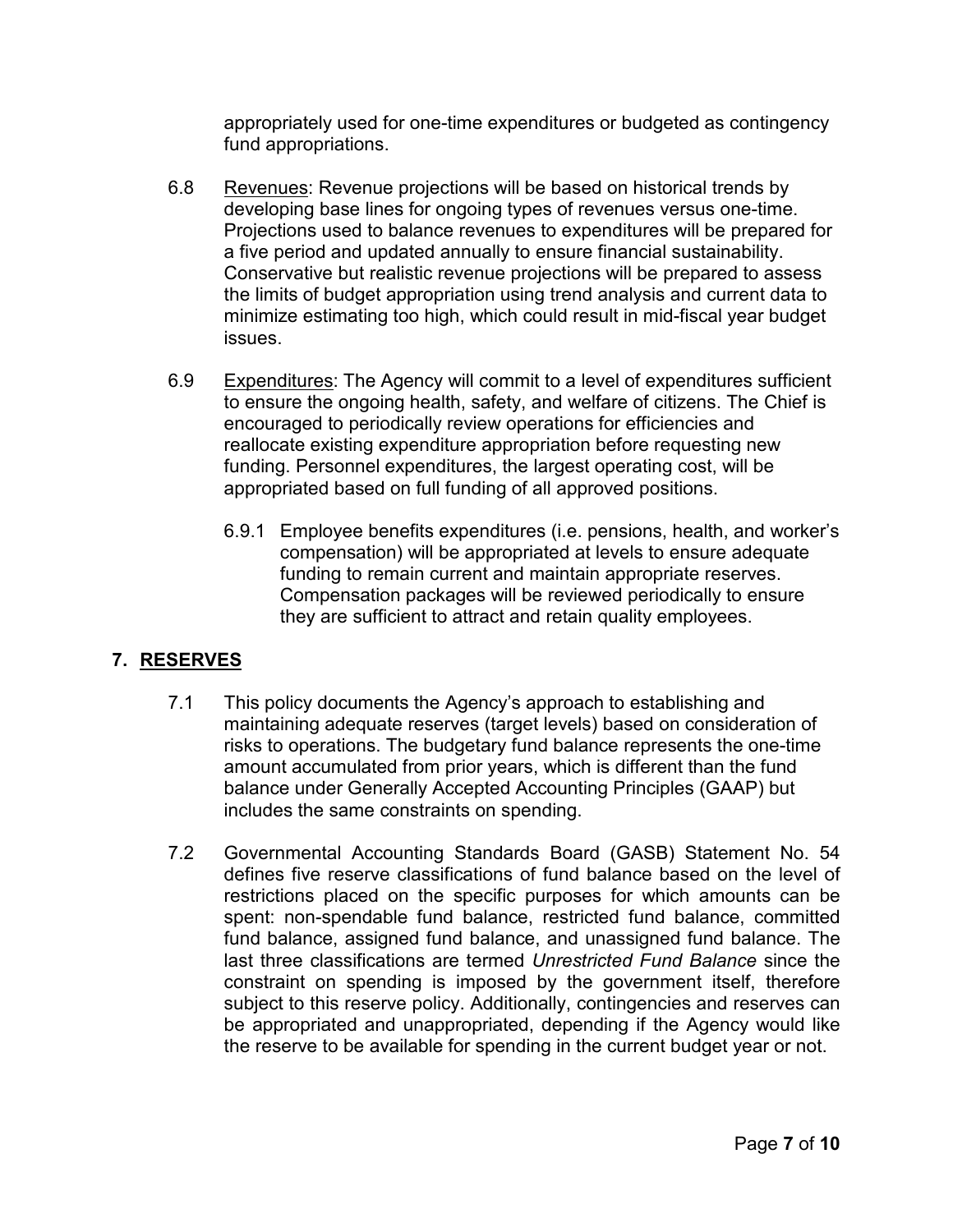- 7.3 Operating Fund Reserve Policy: The Operating Fund is the main fund that pays for general services provided by the Agency. The Operating Fund accounts for all general revenues of the Agency and for expenditures related to the rendering of the Agency's core services. The Operating Fund is considered to have a high level of risk to operations due to its dependence on revenue streams that are susceptible to economic downturns and revenue reduction impacts from outside agency actions. In addition, the Operating Fund is the main funding source when responding to unexpected events or emergencies.
	- 7.3.1 Consideration of potential risk and other drivers influence the targeted minimum level of total Unrestricted Fund Balance that should be maintained. The Government Finance Officers Association (GFOA) recommends no less than two months of Operating Fund Unrestricted Budgetary Fund Balance. The Agency desires to maintain a prudent level of reserves based on the revenue impacts described above. This reserve policy sets the targeted minimum level at 10% of budgeted Operating Fund revenues.
- 7.4 Operating Fund Contingency / Appropriated / Unassigned: This Contingency will be maintained equal to 10% of Operating Fund revenues. Acceptable contingency reserve uses are emergency situations, unexpected one-time opportunities, and appropriation transfers to allow spending in other funds. Use of this reserve requires Board approval unless delegated in the annual Budget Resolution. The 10% Operating Fund Contingency reserve must be replenished annually.

The agency will grow the contingency to 10% utilizing end fund balance (After funding 20% of Liability Reserve Fund). Once the 10% is attained, through the use of end fund balance, it will be maintained at 10% annually.

- 7.5 Budget Stabilization Reserve / Not Appropriated / Assigned: This reserve may be created to offset operating deficits that result from economic downturns and revenue reduction impacts from outside agency actions that can create adverse service impacts, allowing time to reduce spending and/or find other ongoing revenue opportunities. The Board of Director's may add to the reserve from time to time but not draw from it for more than three consecutive fiscal years.
- 7.6 Capital Reserves / Appropriated and/or Not Appropriated / Assigned: These reserves may be created to fund planned new and redevelopment capital projects and capital maintenance projects to sustain existing Agency infrastructure.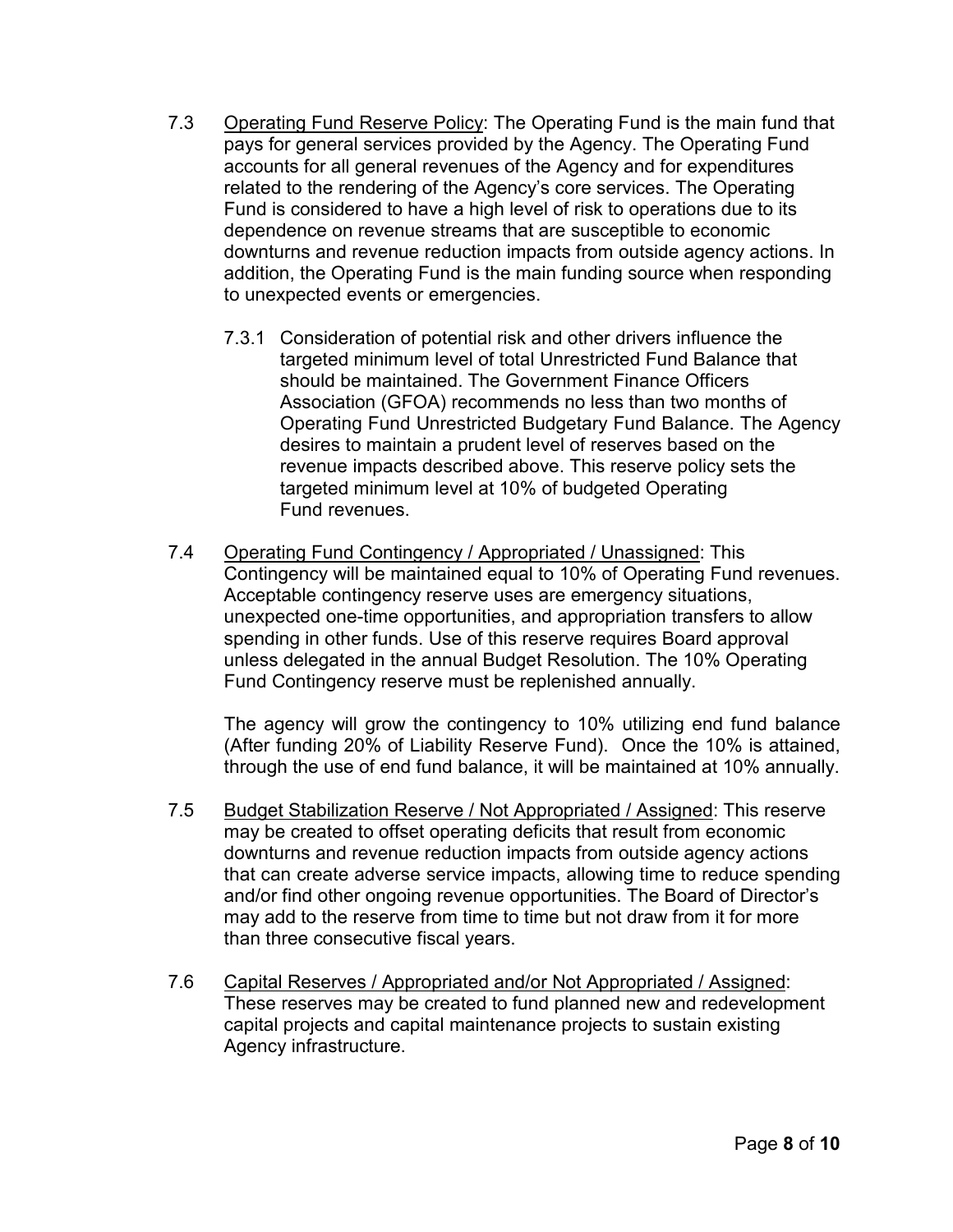- 7.7 Personnel and Operating Reserves / Appropriated and/or Not Appropriated / Assigned: These reserves may be created to fund specific operating expenditure areas that are susceptible to economic fluctuations and to fund personnel costs that can be reasonably estimated and are short-term in nature.
	- 7.7.1 Liability Reserve Fund:

It shall be the policy of the Board that a segregated fund, referred to as the "Liability Reserve Fund" be created and shall be used for the following purposes;

- a. Vacation Leave Balance
- b. Sick Leave Balance
- c. Employee Retirement / Vacancy Replacement costs
- 7.7.2 The Chief shall be authorized to utilize "Liability" Funds for the purposes identified in Section 7.7.1.
- 7.7.3 The Chief shall report to the Board, on a monthly basis, the use of any Liability Reserve Fund dollars.
- 7.7.4 The fund shall be funded annually to meet at least 20% of employee leave bank liabilities based on annual assessment. The primary sources of revenue shall be as follows;
	- a. Snoqualmie Tribe contract revenues
	- b. End Fund Balance
	- c. Partner Contributions (if needed)
- 7.8 Other Fund Reserve Policies: In the future other funds can be identified as needing reserves. To establish future reserve funds the Chief must recommend and receive Board approval.

### 8. FUNDING FORMULA RATIO RECALCULATIONS

- 8.1 In accordance with the EF&R ILA Exhibit A Section 14, the Funding formula ratio is periodically recalculated. The intent of the recalculation is to update the funding formula ratios with NORCOM dispatch incidents and King County assessed valuation data. The funding formula ratio shall be updated in 2019, 2022 and every second year thereafter.
- 8.2 Funding formula ratio recalculations may cause a substantial impact to an individual partner's contribution, the following smoothing policy shall be utilized to meet the intent of the ILA: